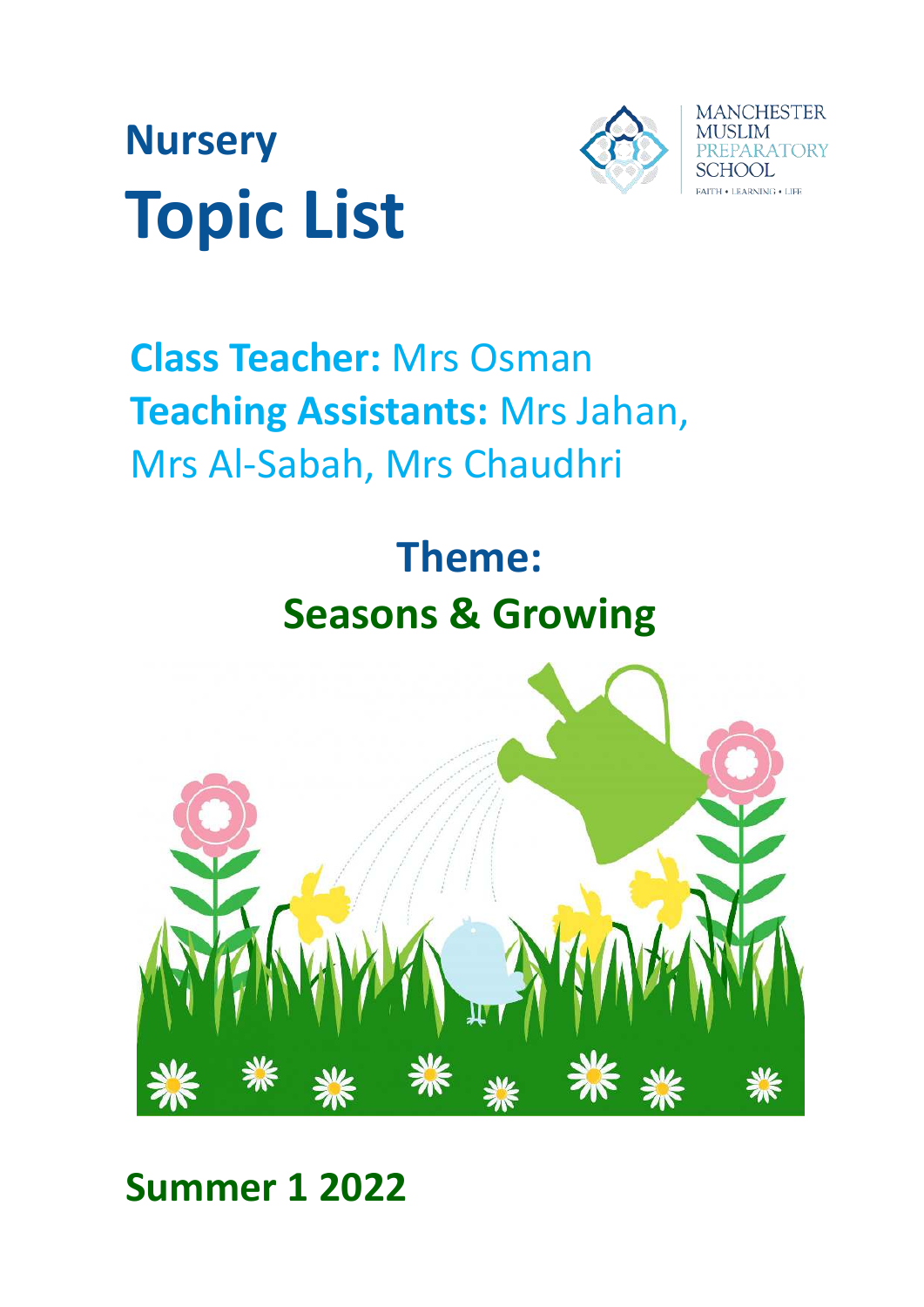#### **COMMUNICATION AND LANGUAGE II PHYSICAL DEVELOPMENT**

- This term we will continue to focus on widening our vocabulary – through our topic work on season and growing.
- The emphasis will be on asking and answering 'why' and 'how' questions.
- We will be recording a diary to track the progress of our bean seeds.
- The children are going to look at writing for different purposes – writing initial and other dominant sounds.
- At home parents can help by offering children lots of interesting things to investigate, like different living things. This will encourage them to ask questions.

#### **MATHEMATICS**

- The children will continue to count numbers accurately using a variety of different ways.
- They are going to continue to learn to recognise numbers from 1 to 10 and to order numbers to 10
- We will also look at numbers before and number after.
- The topic for Maths this term is capacity.
- The children will be looking at identifying words relating to capacity e.g., full, empty, half full, half empty etc.
- At home ask the children to get you a number of things, and emphasise the total number in your conversation with your child.



- Nursery will continue to use the bikes this term and learn to cycle around obstacles.
- We will continue to practise and further develop our ball skills.
- Large motor skills development will focus on balancing and climbing skills.
- Fine motor skills will focus on using writing tools and scissors.
- At home encourage the children to become more confident and competent movers by providing opportunities to play outdoor in larger areas, such as larger parks and spaces in the local ar-<br>
ea.



### **QURAN**

**Memorisation**: Surah al-Falaq **Revision**: Surah al-Fatihah, al-Ikhlaas and al-Kawthar, al-Asr, an-Naas **Reading**: Sing the Arabic alphabet and continue to teach phonetic pronunciation.